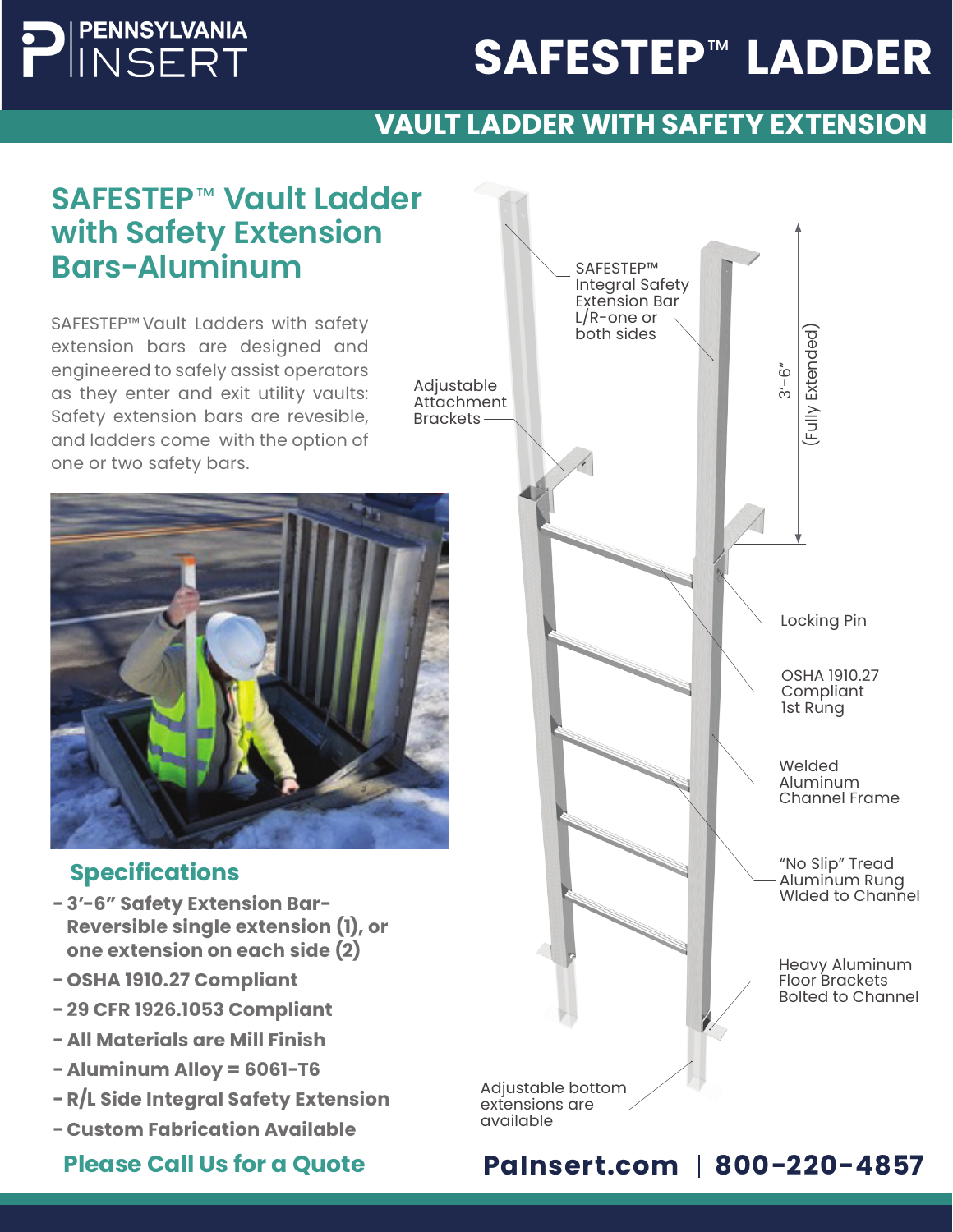### **PENNSYLVANIA NSERT**

# **SAFESTEP™ LADDER**

### **ALUMINUM LADDER DETAIL**

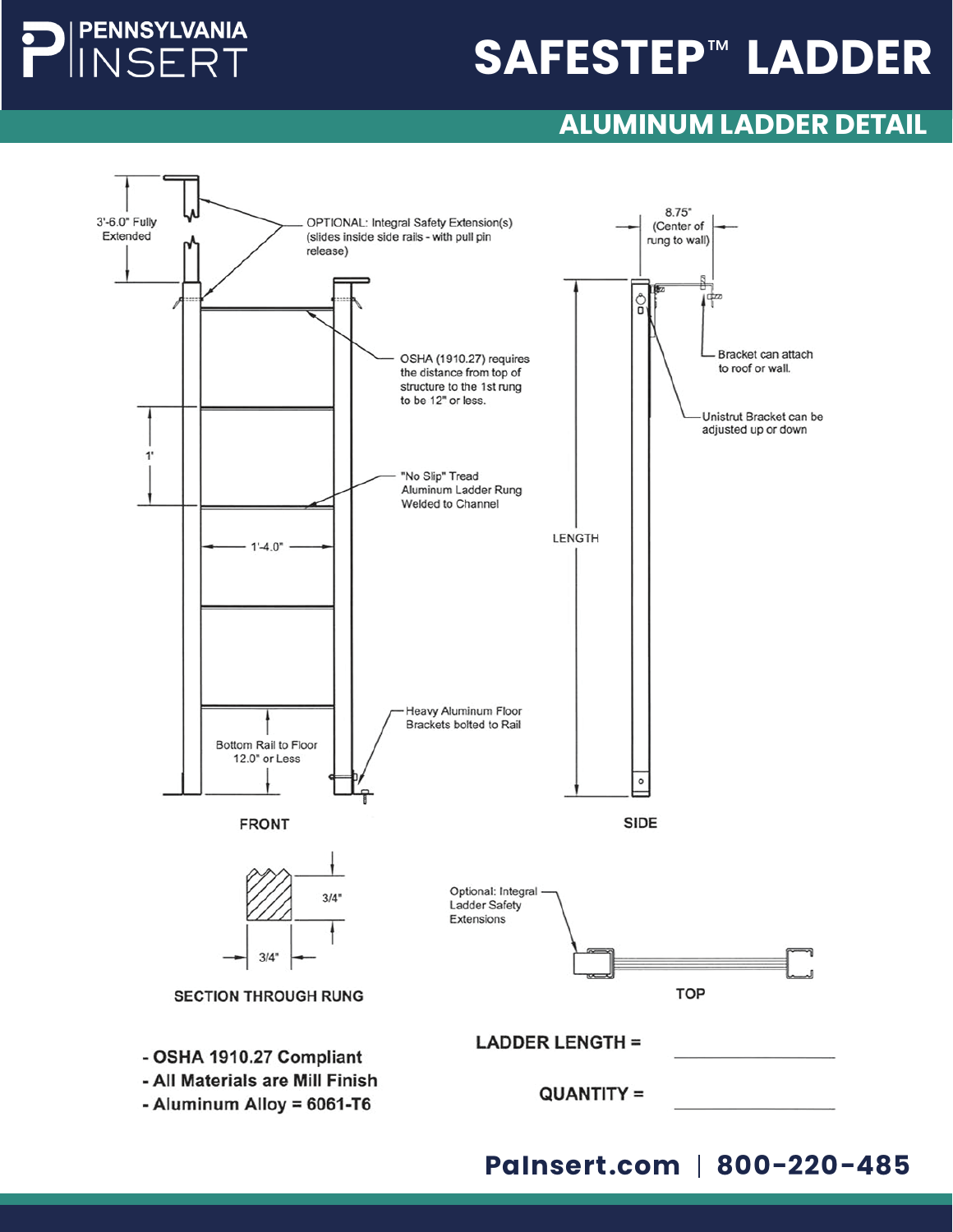# **PENNSYLVANIA** 400 FIRST AVENUE • ROYERSFORD, PA 19468

800-220-4857 • WWW.PAINSERT.COM

#### 5ERT **SAFESTEP™ LADDER** I ANIL

### **ALUMINUM BOLT-ON LADDER EXTENSION**

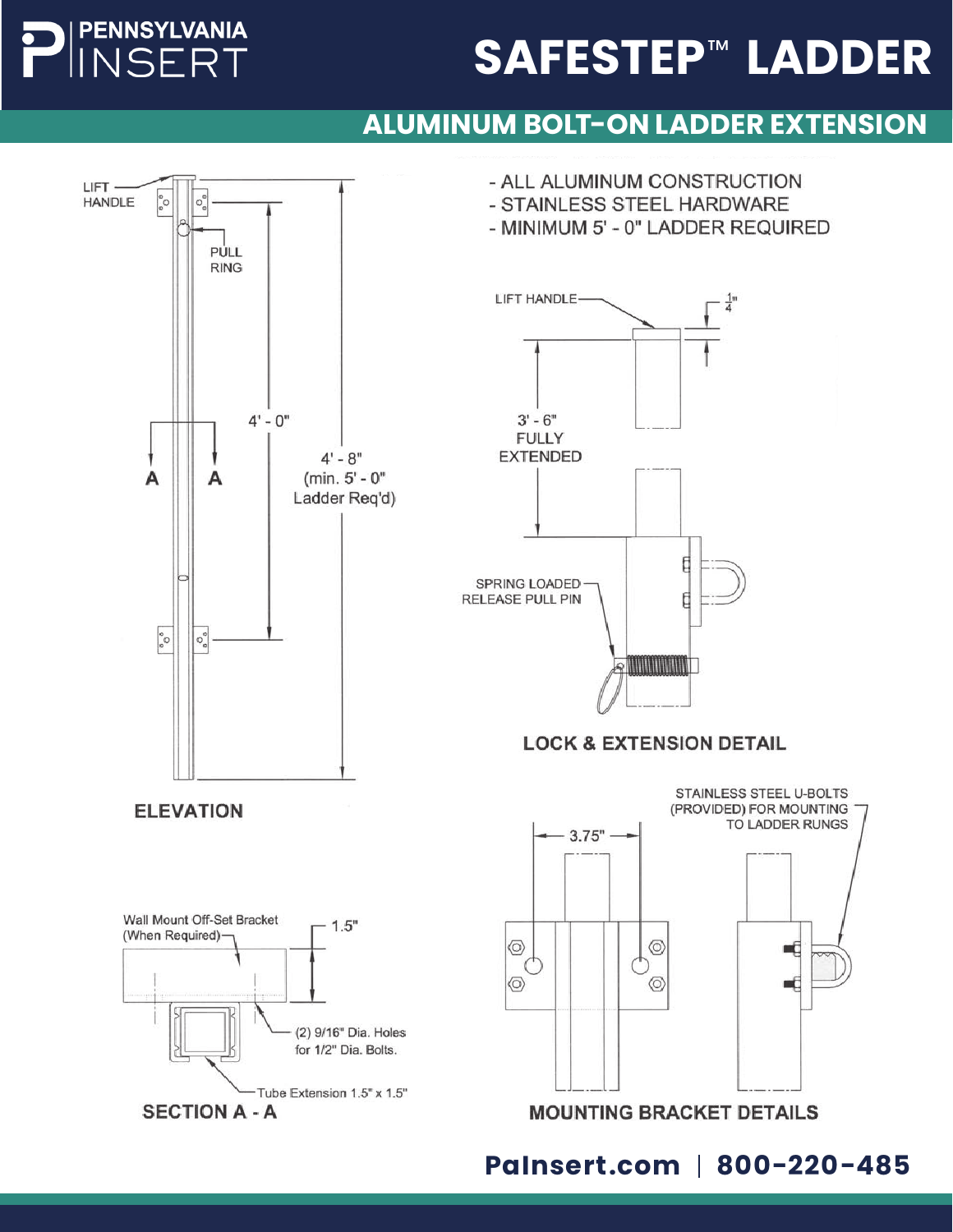# **PENNSYLVANIA** NSERT

# SAFESTEP<sup>™</sup> LADDER

# LADDER INSTALLATION INSTRUCTIONS

# Ladders Installation Instructions



Note: OSHA requires the distance from top of structure to the first rung to be 12" or less.

Unbolt, reposition and re-bolt, adjustable channel brackets as shown (do not tighten all the way so it can be slid up and down). 1



Position ladder in structure and secure adjustable bracket, to wall or roof; tighten bracket, adjusting nut.